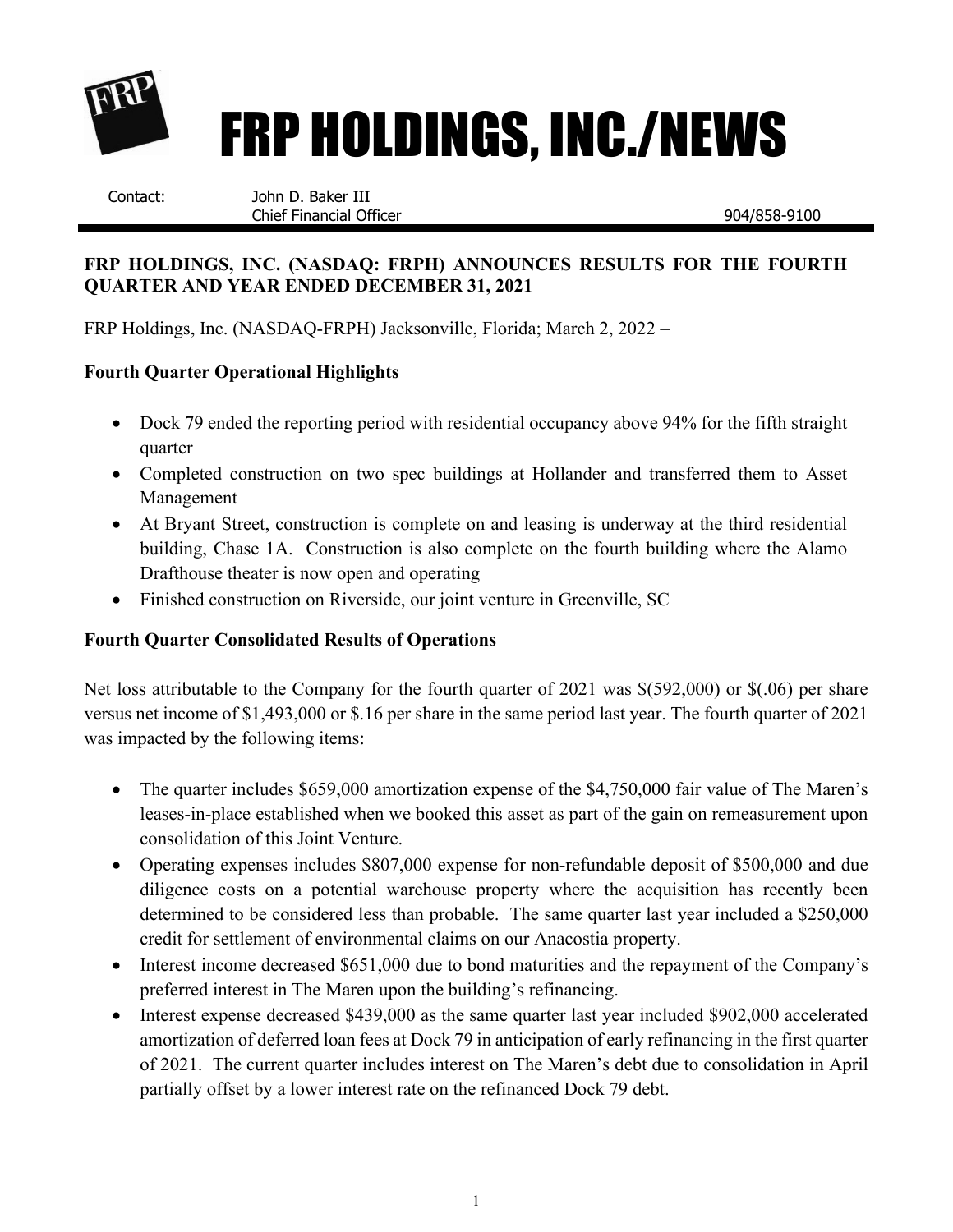# **Fourth Quarter Segment Operating Results**

# Asset Management Segment:

Total revenues in this segment were \$656,000, down \$2,000 or .3%, over the same period last year. Operating loss was \$(77,000), down \$113,000 from an operating profit of \$36,000 in the same quarter last year. This loss is primarily attributable to the addition this quarter of two new spec buildings to this segment and the increase in deprecation associated with these new assets. At quarter end, Cranberry Run, a five-building industrial park in Harford County, Maryland totaling 267,737 square feet of industrial/flex space and at quarter end was 100% leased and 81% occupied compared to 87.6% leased and occupied at the end of the same quarter last year. As alluded to previously, during the quarter we completed construction on two buildings in our Hollander Business Park, totaling 145,590 square feet. At quarter end, these assets were 29.1% leased. Our other two properties remain substantially leased during both periods, with 34 Loveton 95.1% occupied and Vulcan's former Jacksonville office (now a vacant lot), fully leased through March 2026.

# Mining Royalty Lands Segment:

Total revenues in this segment were \$2,267,000 versus \$2,383,000 in the same period last year. Total operating profit in this segment was \$1,967,000, a decrease of \$122,000 versus \$2,089,000 in the same period last year. This decrease is a result of Vulcan temporarily shifting operations off our segment of its quarry in Manassas as part of its mining plan.

# Development Segment:

With respect to developments in the quarter on ongoing projects:

- As referenced previously, during the fourth quarter, we completed construction on two industrial buildings totaling approximately 146,000 square feet at Hollander Business Park. These assets are now a part of the Asset Management segment. Construction on the build-to-suit building totaling 101,750 square feet continues and we estimate shell completion and occupancy in the fourth quarter of 2022.
- We are the principal capital source of a residential development venture in Prince George's County, Maryland known as "Amber Ridge." Of the \$18.5 million in committed capital to the project, \$15.9 million in principal draws have taken place to date. Through the end of the fourth quarter, 34 of the 187 units have been sold, and we have received \$6,362,000 in preferred interest and principal to date.
- The Coda, the first of our four buildings at Bryant Street joint venture, received a final certificate of occupancy on April 1, 2021, and leasing efforts are under way. At quarter end, the Coda was 93.5% leased and 95.5% occupied. Leasing began in August on the second building at Bryant Street, known as the Chase 1B. At quarter end, this building was 62.7% leased and 55.9% occupied. Leasing of the third building, the Chase 1A, began during the fourth quarter and at quarter end, this building was 16.3% leased and 6.4% occupied. The fourth building which is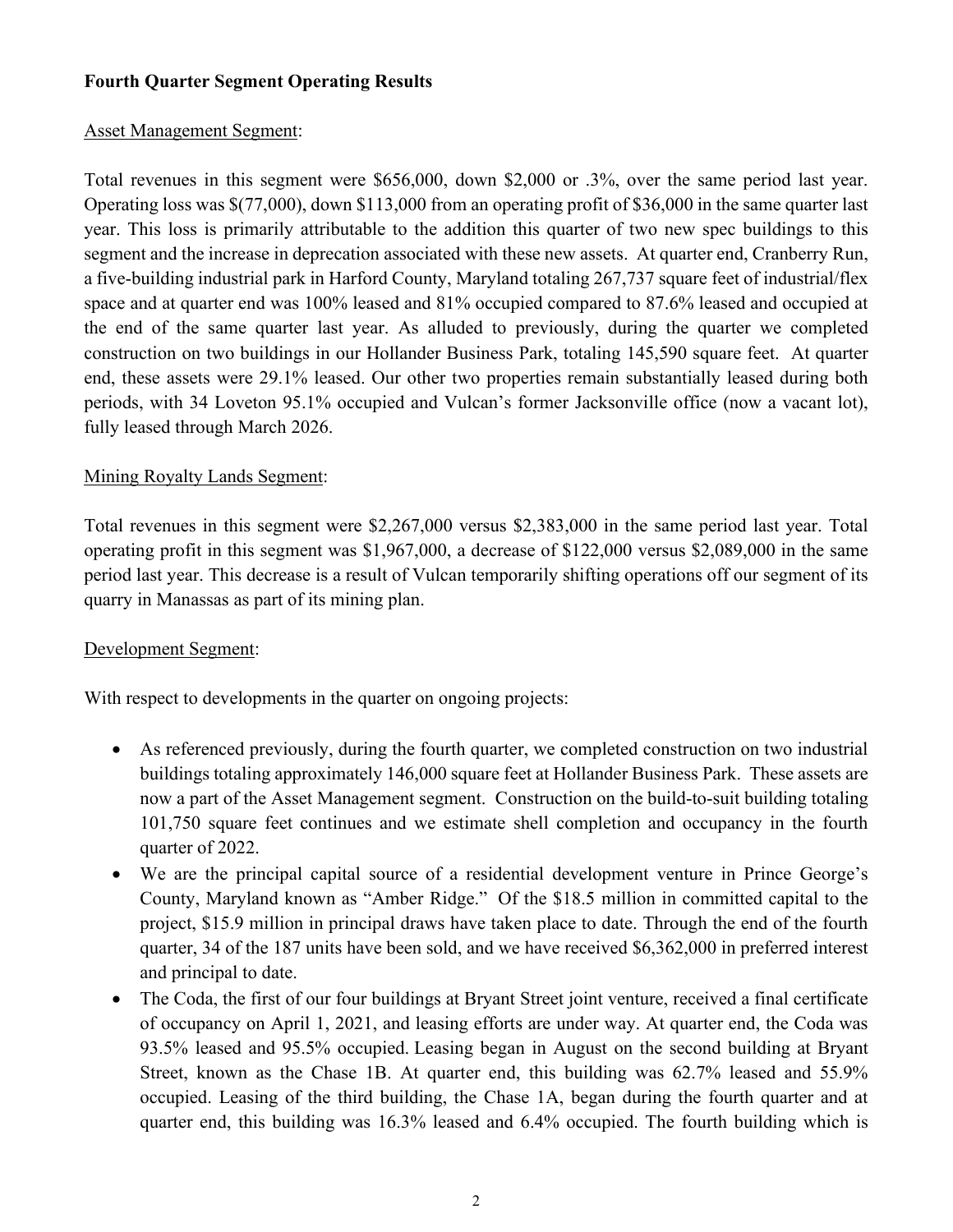purely a commercial space is 90% leased to Alamo Draft House and opened in December. In total, at quarter end, all four buildings now have their certificate of occupancy, and Bryant Street's 487 residential units are 56.1% leased and 50.9% occupied. Its commercial space is 82.5% leased and 61.7% occupied at quarter end.

- We began construction on our 1800 Half Street joint venture project at the end of August 2020 and expect the building to be complete in the third quarter of 2022. As of the end of the fourth quarter, the project was 67.01% complete.
- At quarter end, our first joint venture in Greenville, South Carolina is now complete and has received its final certificate of occupancy. Leasing began on Riverside in the third quarter and the building is 60% leased and 49% occupied. .408 Jackson is our second joint venture project in Greenville and is currently under construction. This project is 83.23% complete and we expect to complete construction and begin leasing in third quarter of 2022.

# Stabilized Joint Venture Segment:

In March 2021, we reached stabilization on Phase II (The Maren) of the development known as RiverFront on the Anacostia in Washington, D.C. As such, as of March 31, 2021, the Company consolidated the assets (at current fair value based on appraisal), liabilities and operating results of the joint venture. Up through the first quarter of this year, accounting for The Maren was reflected in Equity in loss of joint ventures on the Consolidated Statements of Income. Starting April 1, 2021, all the revenue and expenses are accounted for in the same manner as Dock 79 in the stabilized joint venture segment.

Total revenues in this segment were \$5,082,000, an increase of \$2,560,000 versus \$2,522,000 in the same period last year. The Maren's revenue was \$2,398,000 and Dock 79 revenues decreased \$162,000. Total operating profit in this segment was \$6,000, a decrease of \$262,000 versus \$268,000 in the same period last year. Net Operating Income this quarter for this segment was \$3,132,000, up \$1,580,000 or 101.8% compared to the same quarter last year due to The Maren's consolidation into this segment.

At the end of December, The Maren was 94.70% leased and 94.70% occupied. Average residential occupancy for the quarter was 94.81%, and 65.22% of expiring leases renewed with no increase in rent due to the mandated rent freeze on renewals in DC. The Maren is a joint venture between the Company and MRP, in which FRP Holdings, Inc. is the majority partner with 70.41% ownership.

Dock 79's average residential occupancy for the quarter was 95.59%, and at the end of the quarter, Dock 79's residential units were 93.44% leased and 94.43% occupied. This quarter, 69.64% of expiring leases renewed with no increase in rent due to the mandated rent freeze on renewals in DC. Dock 79 is a joint venture between the Company and MRP, in which FRP Holdings, Inc. is the majority partner with 66% ownership.

Fourth quarter distributions from our CS1031 Hickory Creek DST investment were \$86,000.

# **Calendar Year Operational Highlights**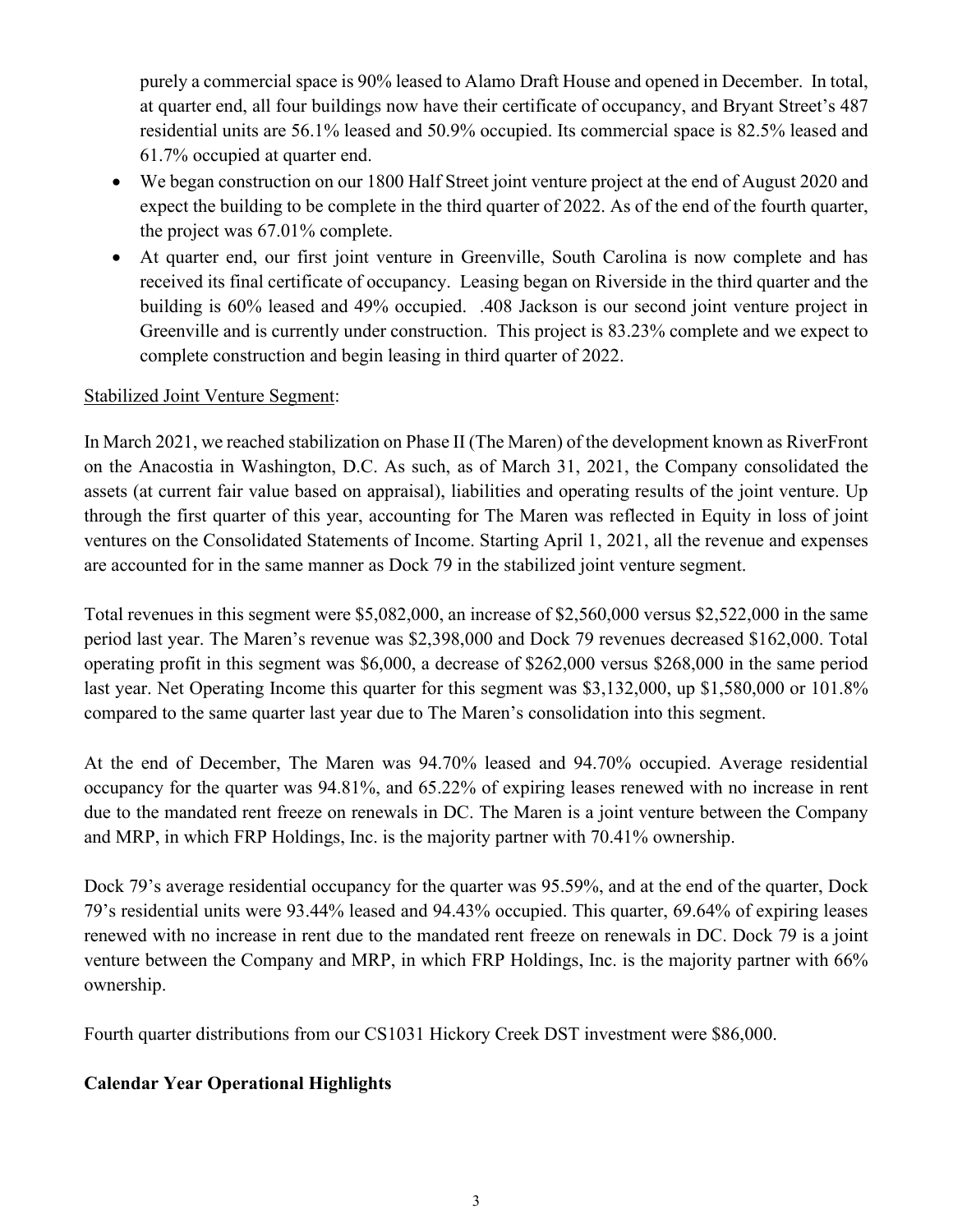- Dock 79's average occupancy for the year was above 95% for the second time ever
- Third year in a row with mining royalties in excess of \$9.4 million
- Grew NOI by 22.11% from \$17.05 million in 2020 to \$20.82 million in 2021
- With construction complete on both Bryant Street and Riverside, this year the Company added 687 residential units, an increase of 120.74% over last year

# **Calendar Year 2021 Consolidated Results of Operations**

Net income attributable to the Company for 2021 was \$28,215,000 or \$3.00 per share versus \$12,715,000 or \$1.32 per share in the same period last year. The calendar year 2021 was impacted by the following items:

- Gain of \$51.1 million on the remeasurement of investment in The Maren real estate partnership, which is included in Income before income taxes. This gain on remeasurement is mitigated by a \$10.1 million provision for taxes and \$14.0 million attributable to noncontrolling interest.
- The period includes \$3,899,000 amortization expense of the \$4,750,000 fair value of The Maren's leases-in-place established when we booked this asset as part of the gain on remeasurement upon consolidation of this Joint Venture.
- Operating expenses includes \$807,000 expense for non-refundable deposit of \$500,000 and due diligence costs on a potential warehouse property where the acquisition has recently been determined to be considered less than probable. The prior year included a \$250,000 credit for settlement of environmental claims on our Anacostia property.
- Interest income decreased \$3,200,000 due to bond maturities and the repayment of the Company's preferred interest in The Maren upon the building's refinancing.
- Interest expense increased \$1,204,000 due to interest on The Maren's debt consolidated in April partially offset by a lower interest rate on Dock 79. The current year included a \$900,000 prepayment penalty on Dock 79 while last year included \$902,000 accelerated amortization of deferred loan fees at Dock 79 in anticipation of the early refinancing.
- Gain from sale of real estate decreased \$8,365,000. The year included \$805,000 for an easement and sale of excess land in the Mining Royalty Lands Segment. The prior year included a gain of \$9,170,000 primarily due to the sale of the three remaining lots at our Lakeside Business Park, 1801 62<sup>nd</sup> Street, our inactive and depleted quarry land at Gulf Hammock, and 87 acres from our Ft. Myers property.

# **Calendar Year 2021 Segment Operating Results**

# Asset Management Segment:

Total revenues in this segment were \$2,575,000, down \$172,000 or 6.3%, over the same period last year due to the sale of our warehouse 1801 62<sup>nd</sup> Street in July 2020 which had \$423,000 of revenues in the same period last year. Operating loss was \$(231,000), up \$(229,000) from an operating loss of \$(2,000) in the same period last year primarily due to the sale of  $1801\,62<sup>nd</sup>$  Street.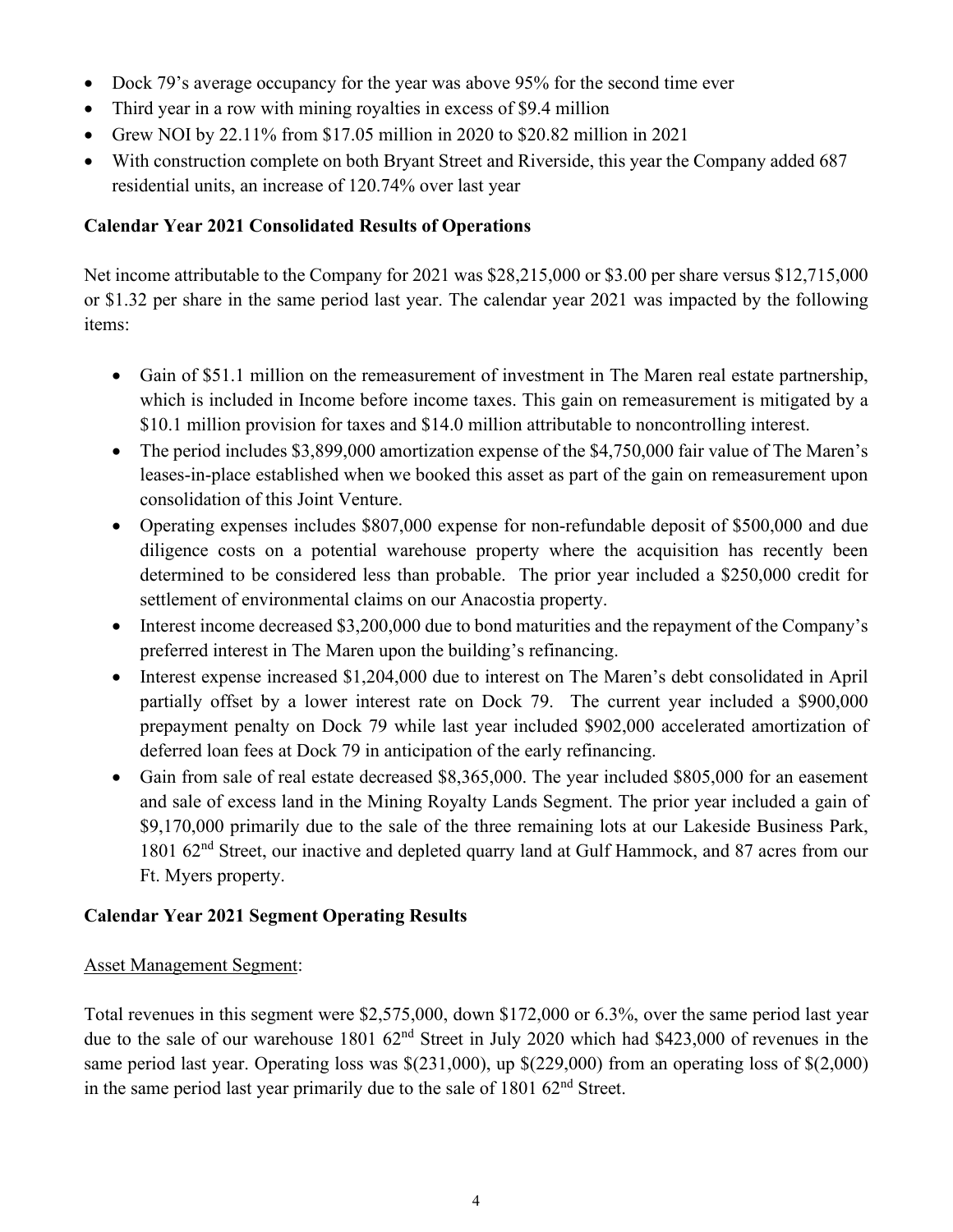# Mining Royalty Lands Segment:

Total revenues in this segment were \$9,465,000 versus \$9,477,000 in the same period last year. Total operating profit in this segment was \$8,240,000, a decrease of \$101,000 versus \$8,341,000 in the same period last year.

# Stabilized Joint Venture Segment:

Total revenues in this segment were \$17,617,000, an increase of \$7,410,000 versus \$10,207,000 in the same period last year. The Maren's revenue was \$6,989,000 and Dock 79 revenues increased \$422,000. Total operating loss in this segment was \$(1,630,000), a decrease of \$3,109,000 versus a profit of \$1,479,000 in the same period last year. The period includes \$3,899,000 amortization expense of the \$4,750,000 fair value of The Maren's leases-in-place established when we booked this asset as part of the gain on remeasurement upon consolidation of this Joint Venture. Net Operating Income for this segment was \$10,816,000, up \$4,164,000 or 62.6% compared to the same period last year due to The Maren's consolidation into this segment.

Since The Maren achieved stabilization on the last day of March, average residential occupancy is 94.84% and 67.40% of expiring leases have renewed with no increase in rent due to the mandated rent freeze on renewals in DC. The Maren is a joint venture between the Company and MRP, in which FRP Holdings, Inc. is the majority partner with 70.41% ownership.

Dock 79's average residential occupancy for 2021 was 95.47%. Through the year, 62.20% of expiring leases renewed with no increase in rent due to the mandated rent freeze on renewals in DC. Dock 79 is a joint venture between the Company and MRP, in which FRP Holdings, Inc. is the majority partner with 66% ownership.

In March, we completed a refinancing of Dock 79 as well as securing permanent financing for The Maren. This \$180 million loan (\$92 million for Dock 79, \$88 million for The Maren) lowers the interest rate at Dock 79 from 4.125% to 3.03%, defers any principal payments for 12 years for both properties, and repays the \$13.75 million in preferred equity along with \$2.3 million in accrued interest.

Distributions from our CS1031 Hickory Creek DST investment were \$343,000 for 2021.

# **Impact of the COVID-19 Pandemic.**

We have continued operations throughout the pandemic and have made every effort to act in accordance with national, state, and local regulations and guidelines. During 2020, Dock 79 and The Maren most directly suffered the impacts to our business from the pandemic due to our retail tenants being unable to operate at capacity, the lack of attendance at the Washington Nationals baseball park and the rent freeze imposed by the District. In 2021, the Delta and Omicron variants of the virus impacted our businesses, but because of the vaccine and efforts to reopen the economy, while still affected, they were not impacted to the extent that they were in 2020. It is possible that this version of the virus and its succeeding variants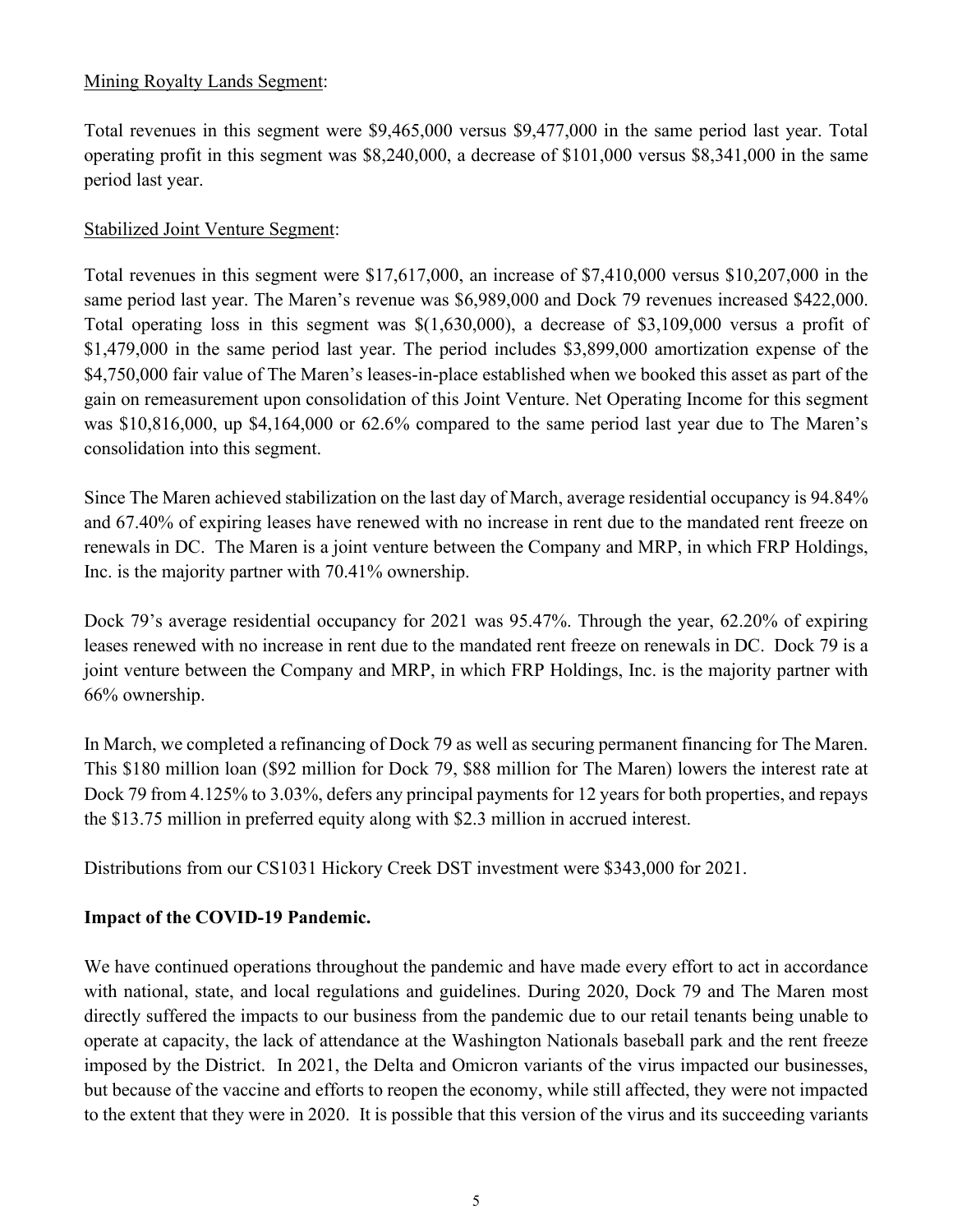may impact our ability to lease retail spaces in Washington, D.C. and Greenville. We expect our business to be affected by the pandemic for as long as government intervention and regulation is required to combat the threat.

## **Summary and Outlook**

Royalty revenue ended the year roughly flat compared to last year. While this is disappointing after the hot start this segment had to begin the year, it is understandable. Vulcan shifted most of its mining activity at Manassas to a different section of the pit, and as a result, our royalties at that location were down nearly \$600,000 compared to last year. While this is a temporary setback as Vulcan will resume mining the majority of its material from our land in 2022, it demonstrates the resiliency of this segment. Despite a \$600,000 hole in revenue from one location, revenues were more or less the same as the year before. In 2020, we saw similar resiliency. The loss of double minimums at our Lake Louisa site midway through 2019 left a \$350,000 hole in revenue the next year. And yet in 2020, total revenue bounced back and even slightly improved. This was a very good year for this segment, and with the passage of the infrastructure bill, it is our expectation that 2022 will be even better.

For the fifth quarter in a row, Dock 79's occupancy has been above 94% at quarter end, which is a first. We also achieved three straight quarters of average occupancy above 95% for the first time since the last three quarters of 2019. Average occupancy for the year was 95.47%. This is only the second time Dock has achieved an annual average occupancy rate above 95% and is in line with Dock 79's highest annual occupancy (95.46%) back in 2019.

With The Maren's stabilization at the end of March this year, we are now in our third reporting period with The Maren consolidated on to our books. Because of the increased depreciation and amortization attributable to the Company as a result of consolidating The Maren's results into our income statement, the impact on net income may in fact be negative for some time, but the positive impact on our NOI and cash flow will be significant. The Maren was 94.70% leased and 94.70% occupied at quarter end, and its retail space is 100% leased. Build out of the retail space was completed January 1, 2022 and the retail tenant has moved in and is open for business. It has been over a year since the District put in place the "emergency" measures which have prevented us from raising rents on renewals. This has obviously mitigated our ability to grow NOI at Dock 79. With The Maren now going through its first generation of renewals, it too felt the effect of these emergency measures. Some of these measures were allowed to expire at the end of 2021. While evictions are still a long and complicated process, we can now increase rents on renewals which should help grow NOI for both buildings in 2022.

We remain pleased with the current direction of our asset management segment, particularly the industrial assets. The speed with which we leased up and then sold our building at  $1801\,62<sup>nd</sup>$  Street last year strengthened our commitment to industrial development. At Hollander Business Park, we have a build-tosuit under construction as well as the two spec buildings we finished building this quarter which are now leasing up. The build-to-suit project will complete any development at Hollander. Because of that, over the last 15 months, we have added 72 acres to our land bank which will be essential for future development.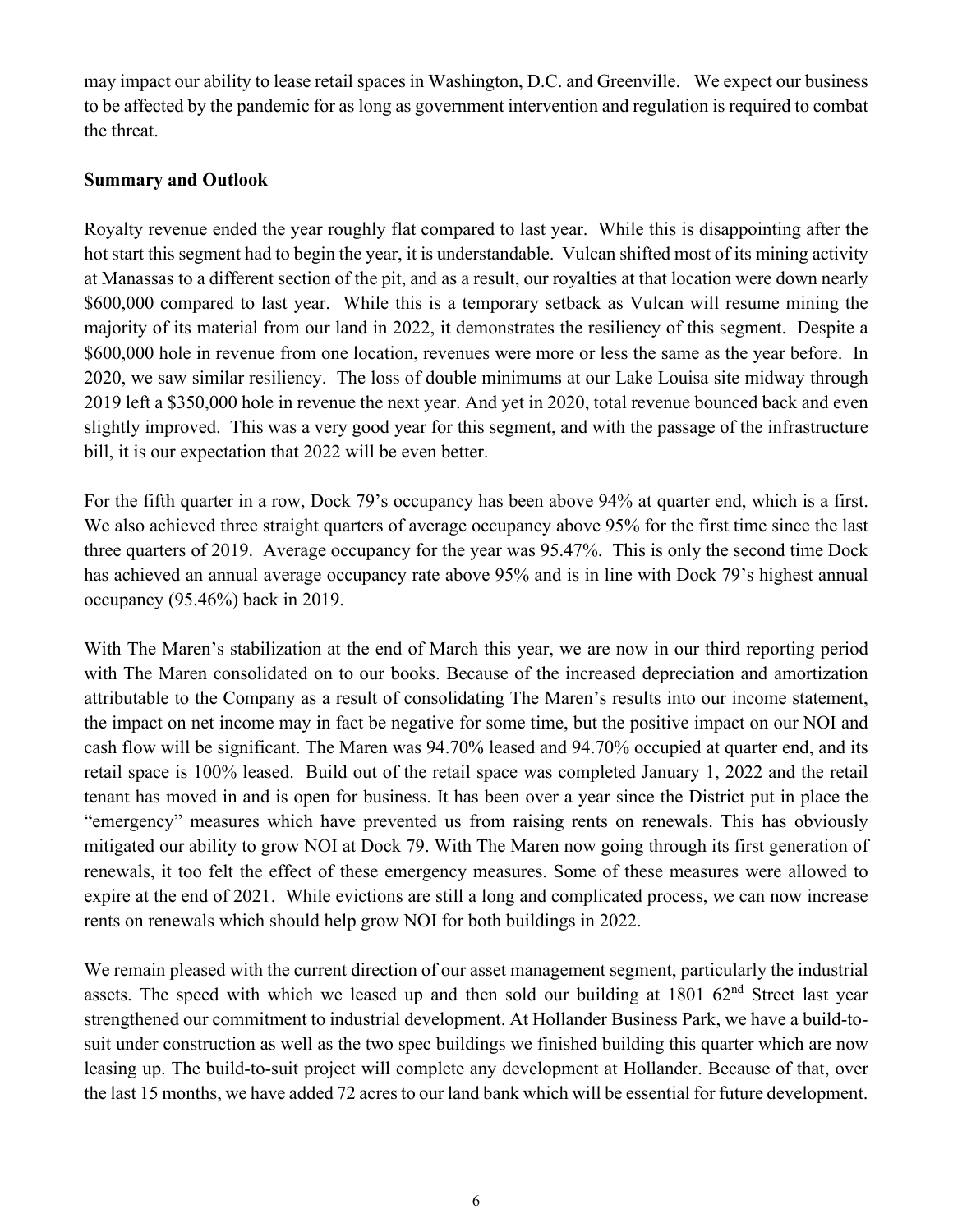Looking back on where this Company was a year ago, the prevailing attitude was cautious optimism. We were counting our blessings after the first year of the pandemic but unclear what the future holds. At first blush, it feels a bit like same song, different verse. Covid continues to dominate headlines as well as everyday life and conversations; herd immunity remains a moving target and who knows what the future holds beyond Omicron. And yet upon closer inspection, we have experienced real progress over the last twelve months and have much to look forward to. 2020 was a chaotic and downright scary year where treading water felt like progress. In 2021, we saw the stabilization and consolidation of The Maren, the permanent financing of The Maren as well as the refinancing of Dock 79, construction completed on and leasing begin at both Bryant Street in DC and Riverside in Greenville. We finished construction on two spec buildings at Hollander, began construction on a third, and expanded our land bank to accommodate future development now that Hollander is tapped out. In short, 2021 was supposed to be a year of real growth, and we believe we have delivered on that. NOI expanded 22.11% from \$17.05 million in 2020 to \$20.82 in 2021. We increased our industrial square footage by 54.38% from 267,737 square feet to 413,327 square feet. Finally, we added 687 multi-family units to our portfolio, an increase of 120.74%. Looking forward into 2022, we will finish construction on and start leasing Half Street and .408 Jackson, finish construction on a build-to-suit, and in all likelihood start feeling the practical effects upon the mining royalties segment of the Infrastructure Investment and Jobs Act.

There are things that will continue to keep us up at night. We are still in a pandemic, and we still have buildings under development. Inflation is a concern for the first time in recent memory, a particularly meaningful concern as it related to interest rates. It is our plan to put our excess cash to use over the next year and beyond, but until the money is spent, we will continue to rely on it as a safety net.

## **Conference Call**

The Company will also host a conference call on Thursday, March 3, 2022 at 2:00 p.m. (EST). Analysts, stockholders and other interested parties may access the teleconference live by calling 1-800-343-1703 (passcode 48524) within the United States. International callers may dial 1-203-518-9895 (passcode 48524). Computer audio live streaming is available via the Internet through this link [https://www.connexcastpro.com/webcasts/cc/events/A37vI5.cfm.](https://protect-us.mimecast.com/s/BWx_CgJGgohAZLCNug-u?domain=connexcastpro.com) The same link may be used following the call to access the archived audio once the call is concluded. An audio replay will also be available on the Company's investor relations page [\(https://www.frpdev.com/investor-relations/\)](https://www.frpdev.com/investor-relations/) following the call.

*Investors are cautioned that any statements in this press release which relate to the future are, by their nature, subject to risks and uncertainties that could cause actual results and events to differ materially from those indicated in such forward-looking statements. These include, but are not limited to: the impact of the COVID-19 Pandemic on our operations and financial results; the possibility that we may be unable to find appropriate investment opportunities; levels of construction activity in the markets served by our mining properties; demand for flexible warehouse/office facilities in the Baltimore-Washington-Northern Virginia area; demand for apartments in Washington D.C., Richmond, Virginia, and Greenville, South Carolina; our ability to obtain zoning and entitlements necessary for property development; the impact*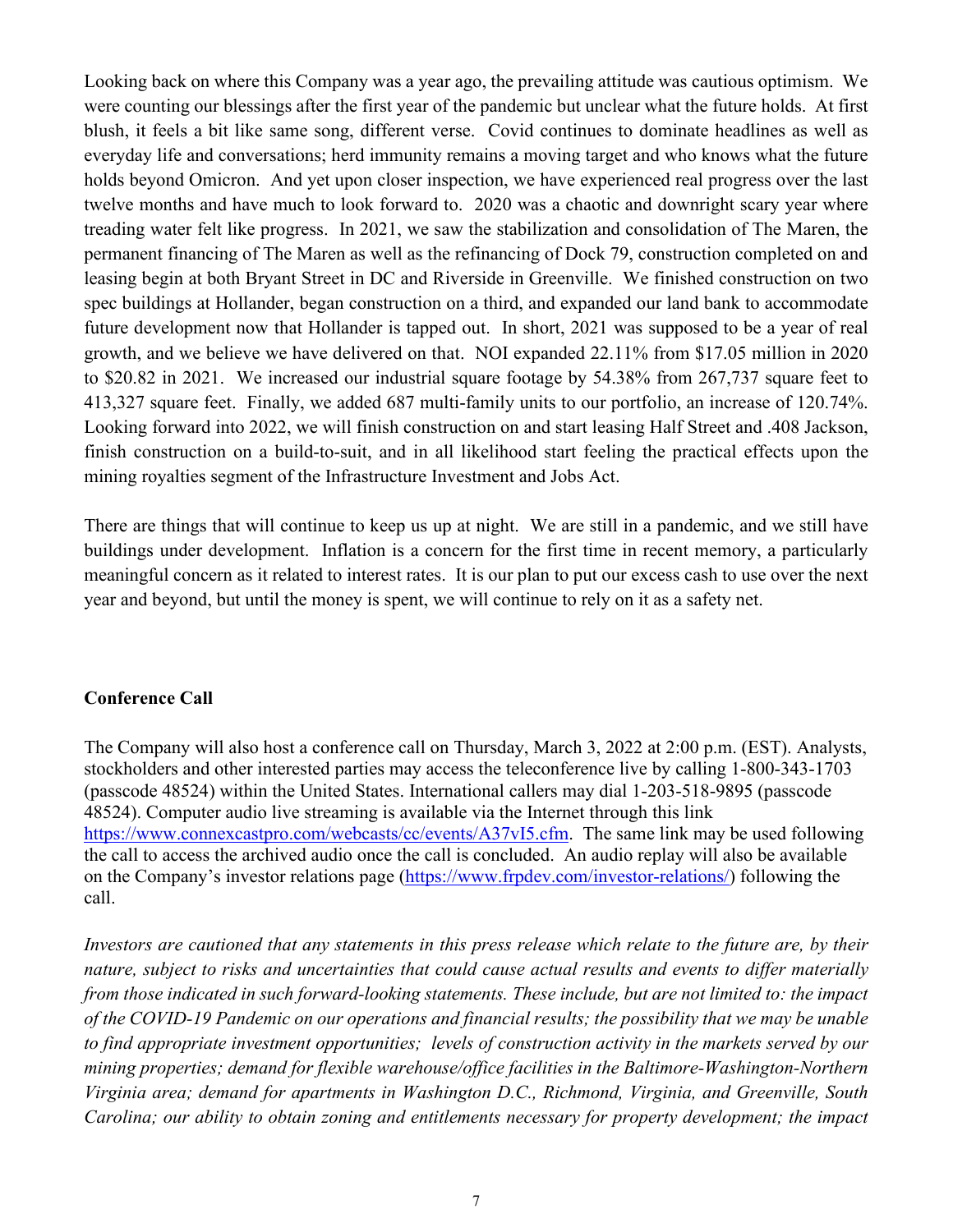*of lending and capital market conditions on our liquidity; our ability to finance projects or repay our debt; general real estate investment and development risks; vacancies in our properties; risks associated with developing and managing properties in partnership with others; competition; our ability to renew leases or re-lease spaces as leases expire; illiquidity of real estate investments; bankruptcy or defaults of tenants; the impact of restrictions imposed by our credit facility; the level and volatility of interest rates; environmental liabilities; inflation risks; cybersecurity risks; as well as other risks listed from time to time in our SEC filings; including but not limited to; our annual and quarterly reports. We have no obligation to revise or update any forward-looking statements, other than as imposed by law, as a result of future events or new information. Readers are cautioned not to place undue reliance on such forward-looking statements.* 

FRP Holdings, Inc. is a holding company engaged in the real estate business, namely (i) leasing and management of commercial properties owned by the Company, (ii) leasing and management of mining royalty land owned by the Company, (iii) real property acquisition, entitlement, development and construction primarily for apartment, retail, warehouse, and office, (iv) leasing and management of a residential apartment building.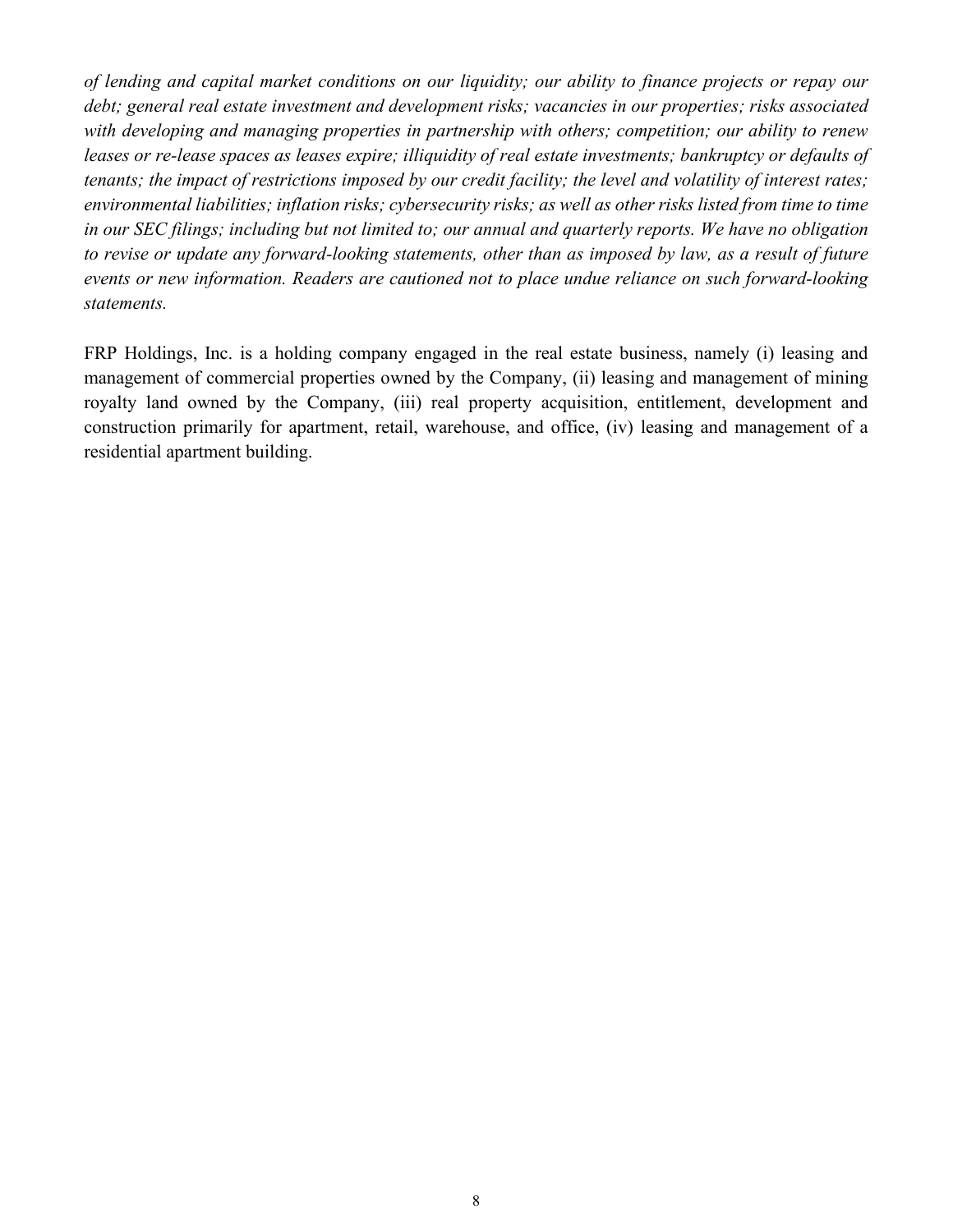## **FRP HOLDINGS, INC. AND SUBSIDIARIES CONSOLIDATED STATEMENTS OF INCOME**

(In thousands except per share amounts)

(Unaudited)

|                                                         |              | THREE MONTHS ENDED | <b>TWELVE MONTHS ENDED</b> |         |  |
|---------------------------------------------------------|--------------|--------------------|----------------------------|---------|--|
|                                                         |              | DECEMBER 31,       | DECEMBER 31,               |         |  |
|                                                         | 2021         | 2020               | 2021                       | 2020    |  |
| <b>Revenues:</b>                                        |              |                    |                            |         |  |
| Lease revenue                                           | \$<br>6,132  | 3,470              | 21,755                     | 14,106  |  |
| Mining lands lease revenue                              | 2,267        | 2,383              | 9,465                      | 9,477   |  |
| <b>Total Revenues</b>                                   | 8,399        | 5,853              | 31,220                     | 23,583  |  |
| Cost of operations:                                     |              |                    |                            |         |  |
| Depreciation, depletion and amortization                | 3,110        | 1,422              | 12,737                     | 5,828   |  |
| Operating expenses                                      | 2,427        | 735                | 6,219                      | 3,333   |  |
| Property taxes                                          | 987          | 737                | 3,751                      | 2,826   |  |
| Management company indirect                             | 1,031        | 743                | 3,168                      | 2,951   |  |
| Corporate expenses                                      | 585          | 661                | 3,071                      | 3,511   |  |
| Total cost of operations                                | 8,140        | 4,298              | 28,946                     | 18,449  |  |
| <b>Total operating profit</b>                           | 259          | 1,555              | 2,274                      | 5,134   |  |
| Net investment income, including realized gains of \$0, |              |                    |                            |         |  |
| \$1, \$0 and \$298, respectively                        | 849          | 1,500              | 4,215                      | 7,415   |  |
| Interest expense                                        | (519)        | (958)              | (2,304)                    | (1,100) |  |
| Equity in loss of joint ventures                        | (1,757)      | (1, 917)           | (5,754)                    | (5,690) |  |
| Gain on remeasurement of investment in real estate      |              |                    |                            |         |  |
| partnership                                             |              |                    | 51,139                     |         |  |
| Gain (loss) on sale of real estate                      |              | (159)              | 805                        | 9,170   |  |
| Income (loss) before income taxes                       | (1, 168)     | 21                 | 50,375                     | 14,929  |  |
| Provision for (benefit from) income taxes               | (219)        | (954)              | 10,281                     | 3,207   |  |
| Net income (loss)                                       | (949)        | 975                | 40,094                     | 11,722  |  |
| Gain (loss) attributable to noncontrolling interest     | (357)        | (518)              | 11,879                     | (993)   |  |
| Net income (loss) attributable to the Company           | \$<br>(592)  | 1,493              | 28,215                     | 12,715  |  |
| Earnings per common share:                              |              |                    |                            |         |  |
| Net income attributable to the Company-                 |              |                    |                            |         |  |
| <b>Basic</b>                                            | \$<br>(0.06) | 0.16               | 3.02                       | 1.33    |  |
| Diluted                                                 | \$<br>(0.06) | 0.16               | 3.00                       | 1.32    |  |
| Number of shares (in thousands) used in computing:      |              |                    |                            |         |  |
| -basic earnings per common share                        | 9,363        | 9,384              | 9,355                      | 9,580   |  |
| -diluted earnings per common share                      | 9,363        | 9,412              | 9,397                      | 9,609   |  |
|                                                         |              |                    |                            |         |  |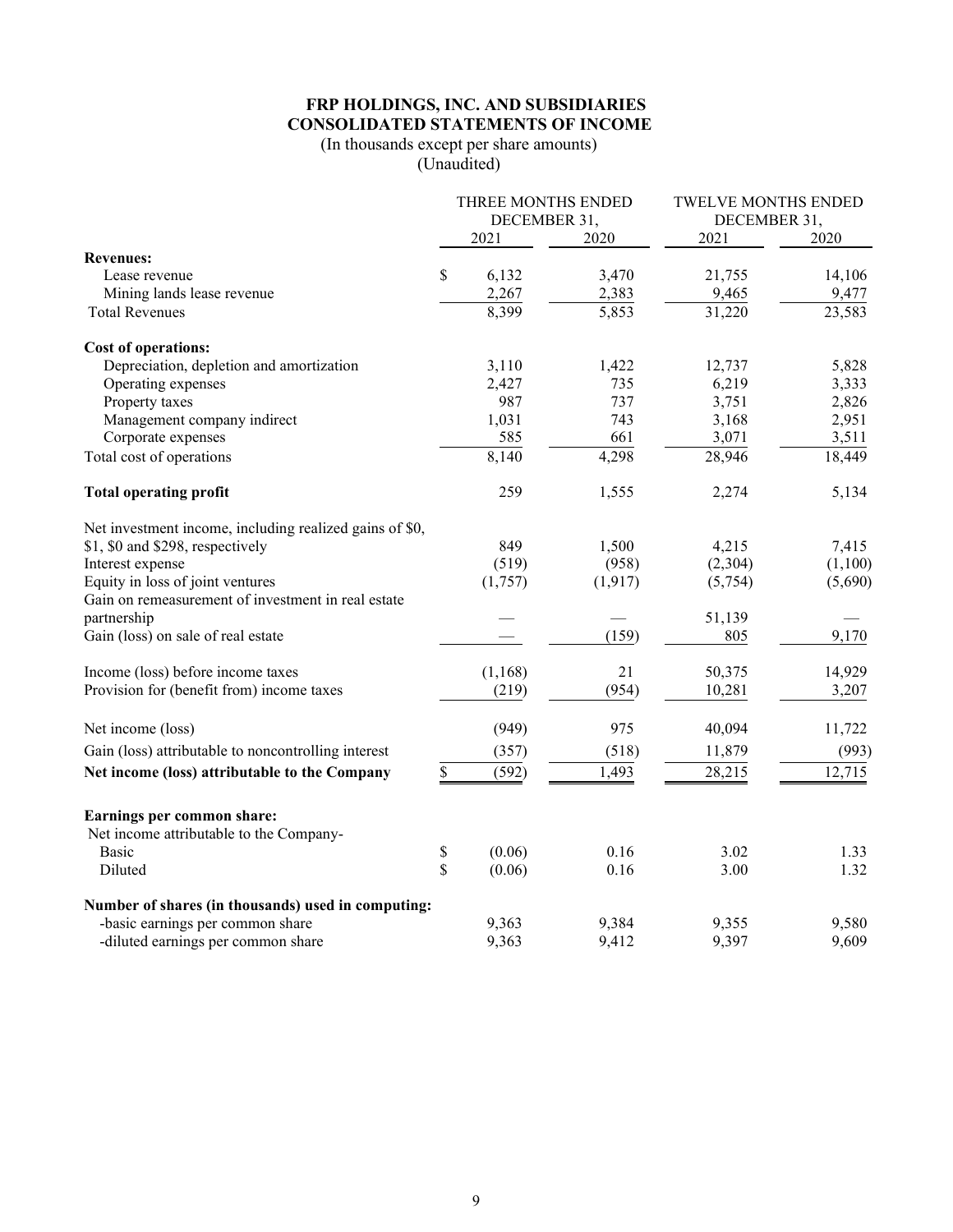## **Asset Management Segment:**

| Амет манадешент эсдигит.                 |                                |           |      |         |        |               |
|------------------------------------------|--------------------------------|-----------|------|---------|--------|---------------|
|                                          | Three months ended December 31 |           |      |         |        |               |
| (dollars in thousands)                   | 2021                           | $\%$      | 2020 | $\%$    | Change | $\frac{0}{0}$ |
| Lease revenue                            | \$<br>656                      | $100.0\%$ | 658  | 100.0%  | (2)    | $-0.3\%$      |
| Depreciation, depletion and amortization | 170                            | 25.9%     | 123  | 18.7%   | 47     | 38.2%         |
| Operating expenses                       | 99                             | $15.1\%$  | 98   | 14.9%   |        | $1.0\%$       |
| Property taxes                           | 39                             | $6.0\%$   | 33   | $5.0\%$ | 6      | 18.2%         |
| Management company indirect              | 264                            | $40.2\%$  | 197  | 29.9%   | 67     | 34.0%         |
| Corporate expense                        | 161                            | 24.5%     | 171  | 26.0%   | (10)   | $-5.8\%$      |
| Cost of operations                       | 733                            | 111.7%    | 622  | 94.5%   | 111    | 17.8%         |
| Operating profit (loss)                  | (77)                           | $-11.7%$  | 36   | $5.5\%$ | (113)  | $-313.9%$     |

## **Mining Royalty Lands Segment:**

| минице коуану Lanus Эедијени.            |             |                                |       |         |        |           |
|------------------------------------------|-------------|--------------------------------|-------|---------|--------|-----------|
|                                          |             | Three months ended December 31 |       |         |        |           |
| (dollars in thousands)                   | 2021        | $\%$                           | 2020  | $\%$    | Change | $\%$      |
| Mining lands lease revenue               | 2,267<br>S. | 100.0%                         | 2,383 | 100.0%  | (116)  | $-4.9\%$  |
| Depreciation, depletion and amortization | 38          | $1.7\%$                        | 58    | $2.4\%$ | (20)   | $-34.5%$  |
| Operating expenses                       | 13          | $0.6\%$                        | 31    | $1.3\%$ | (18)   | $-58.1\%$ |
| Property taxes                           | 65          | 2.8%                           | 76    | $3.2\%$ | (11)   | $-14.5%$  |
| Management company indirect              | 124         | 5.5%                           | 75    | $3.1\%$ | 49     | 65.3%     |
| Corporate expense                        | 60          | 2.6%                           | 54    | 2.3%    |        | $11.1\%$  |
| Cost of operations                       | 300         | 13.2%                          | 294   | 12.3%   | b      | $2.0\%$   |
| Operating profit                         | 1,967       | 86.8%                          | 2,089 | 87.7%   | (122)  | $-5.8\%$  |

## **Development Segment:**

| (dollars in thousands)                              |    | Three months ended December 31 |          |        |  |  |  |  |
|-----------------------------------------------------|----|--------------------------------|----------|--------|--|--|--|--|
|                                                     |    | 2021                           | 2020     | Change |  |  |  |  |
|                                                     | \$ |                                |          |        |  |  |  |  |
| Lease revenue                                       |    | 394                            | 290      | 104    |  |  |  |  |
| Depreciation, depletion and amortization            |    | 49                             | 54       | (5)    |  |  |  |  |
| Operating expenses                                  |    | 843                            | (96)     | 939    |  |  |  |  |
| Property taxes                                      |    | 356                            | 356      |        |  |  |  |  |
| Management company indirect                         |    | 493                            | 416      | 77     |  |  |  |  |
| Corporate expense                                   |    | 290                            | 398      | (108)  |  |  |  |  |
| Cost of operations                                  |    | 2,031                          | 1,128    | 903    |  |  |  |  |
| Operating loss                                      | \$ | (1,637)                        | (838)    | (799)  |  |  |  |  |
| Equity in loss of Joint Venture                     |    | (1,887)                        | (1,996)  | 109    |  |  |  |  |
| Interest earned                                     |    | 819                            | 987      | (168)  |  |  |  |  |
| Loss from continuing operations before income taxes | S  | (2,705)                        | (1, 847) | (858)  |  |  |  |  |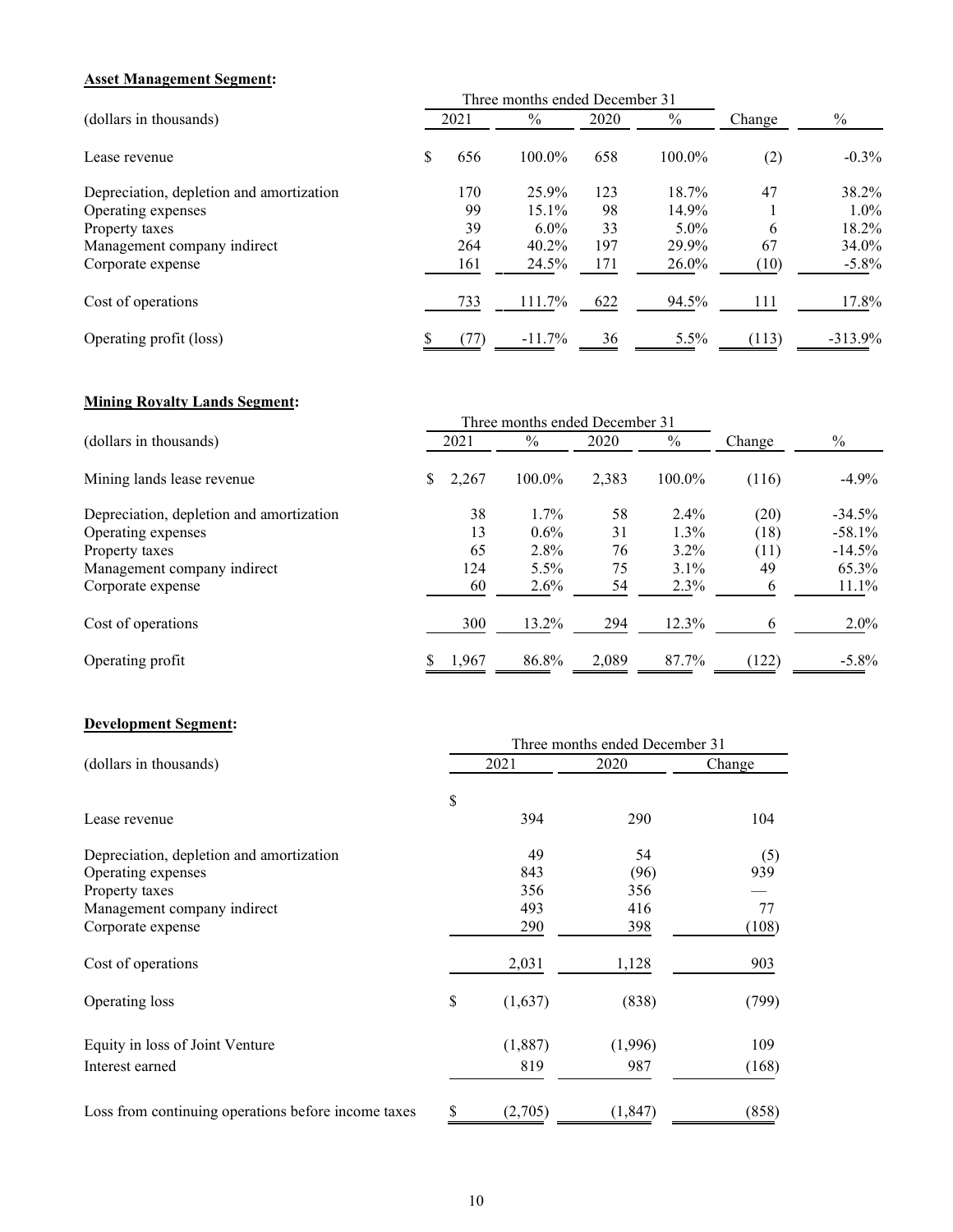## **Stabilized Joint Venture Segment:**

| otabilizta obilit + thtal t begintlit.   |      | Three months ended December 31 |              |       |               |        |           |
|------------------------------------------|------|--------------------------------|--------------|-------|---------------|--------|-----------|
| (dollars in thousands)                   | 2021 |                                | $\%$<br>2020 |       | $\frac{0}{0}$ | Change | $\%$      |
| Lease revenue                            | S    | 5,082                          | 100.0%       | 2,522 | 100.0%        | 2,560  | 101.5%    |
| Depreciation, depletion and amortization |      | 2,853                          | 56.1%        | 1,187 | 47.1%         | 1,666  | 140.4%    |
| Operating expenses                       |      | 1,472                          | 29.0%        | 702   | 27.8%         | 770    | 109.7%    |
| Property taxes                           |      | 527                            | $10.4\%$     | 272   | 10.8%         | 255    | 93.8%     |
| Management company indirect              |      | 150                            | $3.0\%$      | 55    | $2.2\%$       | 95     | 172.7%    |
| Corporate expense                        |      | 74                             | $1.4\%$      | 38    | 1.5%          | 36     | 94.7%     |
| Cost of operations                       |      | 5,076                          | 99.9%        | 2,254 | 89.4%         | 2,822  | 125.2%    |
| Operating profit                         |      | 6                              | $0.1\%$      | 268   | $10.6\%$      | (262)  | $-97.8\%$ |

## **Asset Management Segment:**

| леже вышаемнене эсепини.                 |             |                                 |       |          |        |           |
|------------------------------------------|-------------|---------------------------------|-------|----------|--------|-----------|
|                                          |             | Twelve months ended December 31 |       |          |        |           |
| (dollars in thousands)                   | 2021        | $\%$                            | 2020  | $\%$     | Change | $\%$      |
| Lease revenue                            | 2,575<br>S. | 100.0%                          | 2.747 | 100.0%   | (172)  | $-6.3\%$  |
| Depreciation, depletion and amortization | 578         | 22.4%                           | 652   | 23.7%    | (74)   | $-11.3\%$ |
| Operating expenses                       | 388         | 15.1%                           | 430   | $15.7\%$ | (42)   | $-9.8\%$  |
| Property taxes                           | 156         | $6.1\%$                         | 124   | $4.5\%$  | 32     | 25.8%     |
| Management company indirect              | 841         | 32.7%                           | 634   | 23.1%    | 207    | 32.6%     |
| Corporate expense                        | 843         | 32.7%                           | 909   | 33.1%    | (66)   | $-7.3\%$  |
| Cost of operations                       | 2,806       | 109.0%                          | 2,749 | 100.1%   | 57     | $2.1\%$   |
| Operating loss                           | (231)       | $-9.0\%$                        | (2)   | $-0.1\%$ | (229)  | 11450.0%  |

## **Mining Royalty Lands Segment:**

|                                          |             | Twelve months ended December 31 |       |         |        |           |
|------------------------------------------|-------------|---------------------------------|-------|---------|--------|-----------|
| (dollars in thousands)                   | 2021        | $\frac{0}{0}$                   | 2020  | $\%$    | Change | $\%$      |
| Mining lands lease revenue               | 9,465<br>\$ | $100.0\%$                       | 9,477 | 100.0%  | (12)   | $-0.1\%$  |
| Depreciation, depletion and amortization | 199         | $2.1\%$                         | 218   | 2.3%    | (19)   | $-8.7\%$  |
| Operating expenses                       | 47          | $0.5\%$                         | 74    | $0.8\%$ | (27)   | $-36.5\%$ |
| Property taxes                           | 264         | 2.8%                            | 267   | 2.8%    | (3)    | $-1.1\%$  |
| Management company indirect              | 397         | $4.2\%$                         | 289   | $3.1\%$ | 108    | 37.4%     |
| Corporate expense                        | 318         | $3.3\%$                         | 288   | $3.0\%$ | 30     | $10.4\%$  |
| Cost of operations                       | 1,225       | 12.9%                           | 1,136 | 12.0%   | 89     | 7.8%      |
| Operating profit                         | 8.240       | 87.1%                           | 8,341 | 88.0%   | (101)  | $-1.2\%$  |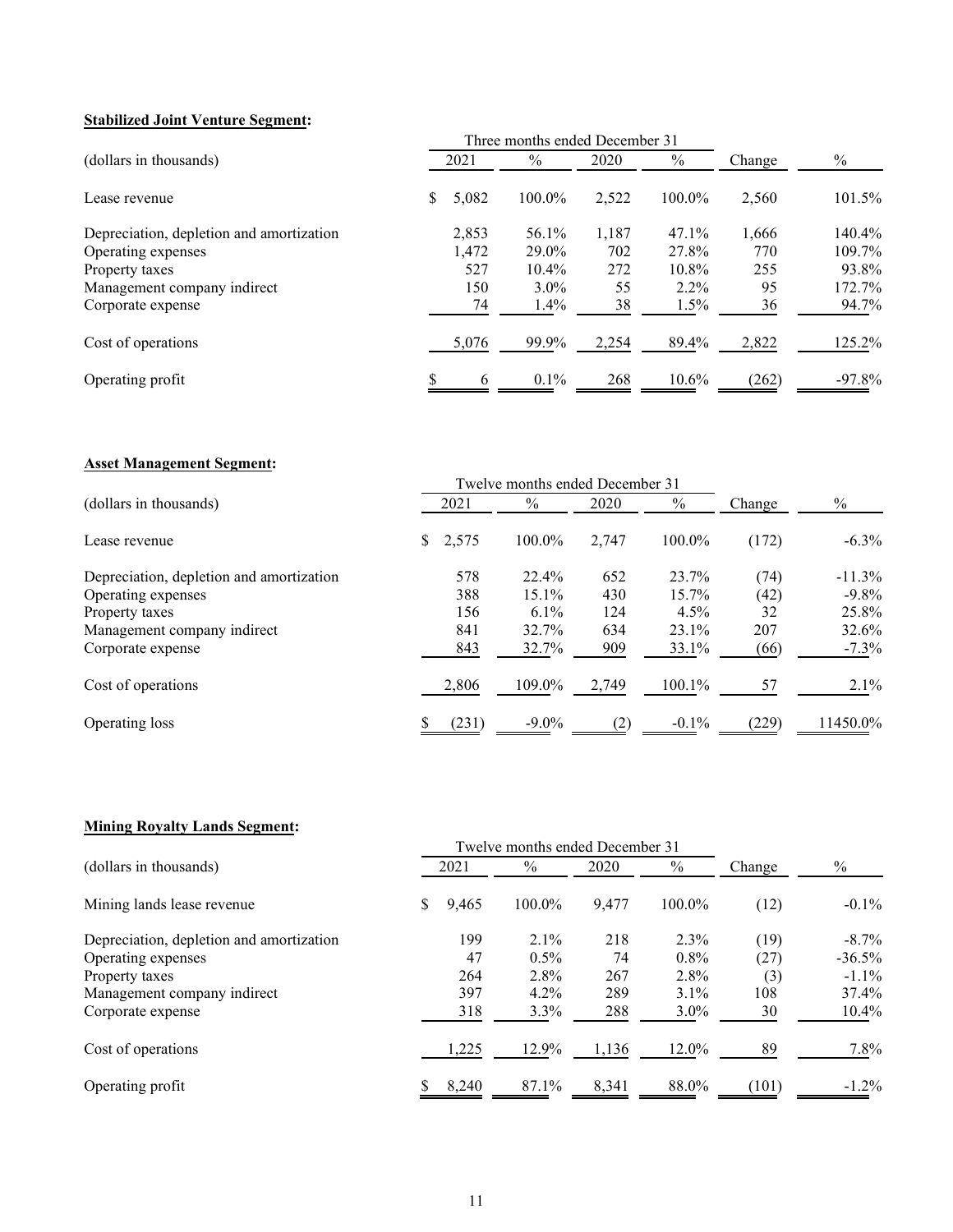#### **Development Segment:**

|                                                     | Twelve months ended December 31 |          |         |          |  |  |  |
|-----------------------------------------------------|---------------------------------|----------|---------|----------|--|--|--|
| (dollars in thousands)                              |                                 | 2021     | 2020    | Change   |  |  |  |
|                                                     | \$                              |          |         |          |  |  |  |
| Lease revenue                                       |                                 | 1,563    | 1,152   | 411      |  |  |  |
| Depreciation, depletion and amortization            |                                 | 208      | 214     | (6)      |  |  |  |
| Operating expenses                                  |                                 | 976      | 319     | 657      |  |  |  |
| Property taxes                                      |                                 | 1,438    | 1,375   | 63       |  |  |  |
| Management company indirect                         |                                 | 1,489    | 1,820   | (331)    |  |  |  |
| Corporate expense                                   |                                 | 1,557    | 2,108   | (551)    |  |  |  |
| Cost of operations                                  |                                 | 5,668    | 5,836   | (168)    |  |  |  |
| Operating loss                                      | \$                              | (4,105)  | (4,684) | 579      |  |  |  |
| Equity in loss of Joint Venture                     |                                 | (5, 427) | (5,990) | 563      |  |  |  |
| Gain on sale of real estate                         |                                 |          | 1,877   | (1, 877) |  |  |  |
| Interest earned                                     |                                 | 3,427    | 4,133   | (706)    |  |  |  |
| Loss from continuing operations before income taxes | \$                              | (6,105)  | (4,664) | (1, 441) |  |  |  |

#### **Stabilized Joint Venture Segment:**

|                                          | Twelve months ended December 31 |               |        |               |         |               |
|------------------------------------------|---------------------------------|---------------|--------|---------------|---------|---------------|
| (dollars in thousands)                   | 2021                            | $\frac{0}{0}$ | 2020   | $\frac{0}{0}$ | Change  | $\frac{0}{0}$ |
| Lease revenue                            | 17,617<br>S.                    | 100.0%        | 10.207 | 100.0%        | 7,410   | 72.6%         |
| Depreciation, depletion and amortization | 11,752                          | 66.7%         | 4.744  | 46.5%         | 7.008   | 147.7%        |
| Operating expenses                       | 4,808                           | 27.3%         | 2,510  | 24.6%         | 2,298   | 91.6%         |
| Property taxes                           | 1,893                           | 10.8%         | 1,060  | $10.4\%$      | 833     | 78.6%         |
| Management company indirect              | 441                             | 2.5%          | 208    | $2.0\%$       | 233     | 112.0%        |
| Corporate expense                        | 353                             | $2.0\%$       | 206    | $2.0\%$       | 147     | 71.4%         |
| Cost of operations                       | 19,247                          | 109.3%        | 8,728  | 85.5%         | 10,519  | 120.5%        |
| Operating profit (loss)                  | (1,630)                         | $-9.3%$       | 1,479  | 14.5%         | (3,109) | $-210.2\%$    |

## **Non-GAAP Financial Measures.**

To supplement the financial results presented in accordance with GAAP, FRP presents certain non-GAAP financial measures within the meaning of Regulation G promulgated by the Securities and Exchange Commission. The non-GAAP financial measure included in this quarterly report is net operating income (NOI). FRP uses this non-GAAP financial measure to analyze its operations and to monitor, assess, and identify meaningful trends in its operating and financial performance. This measure is not, and should not be viewed as, a substitute for GAAP financial measures.